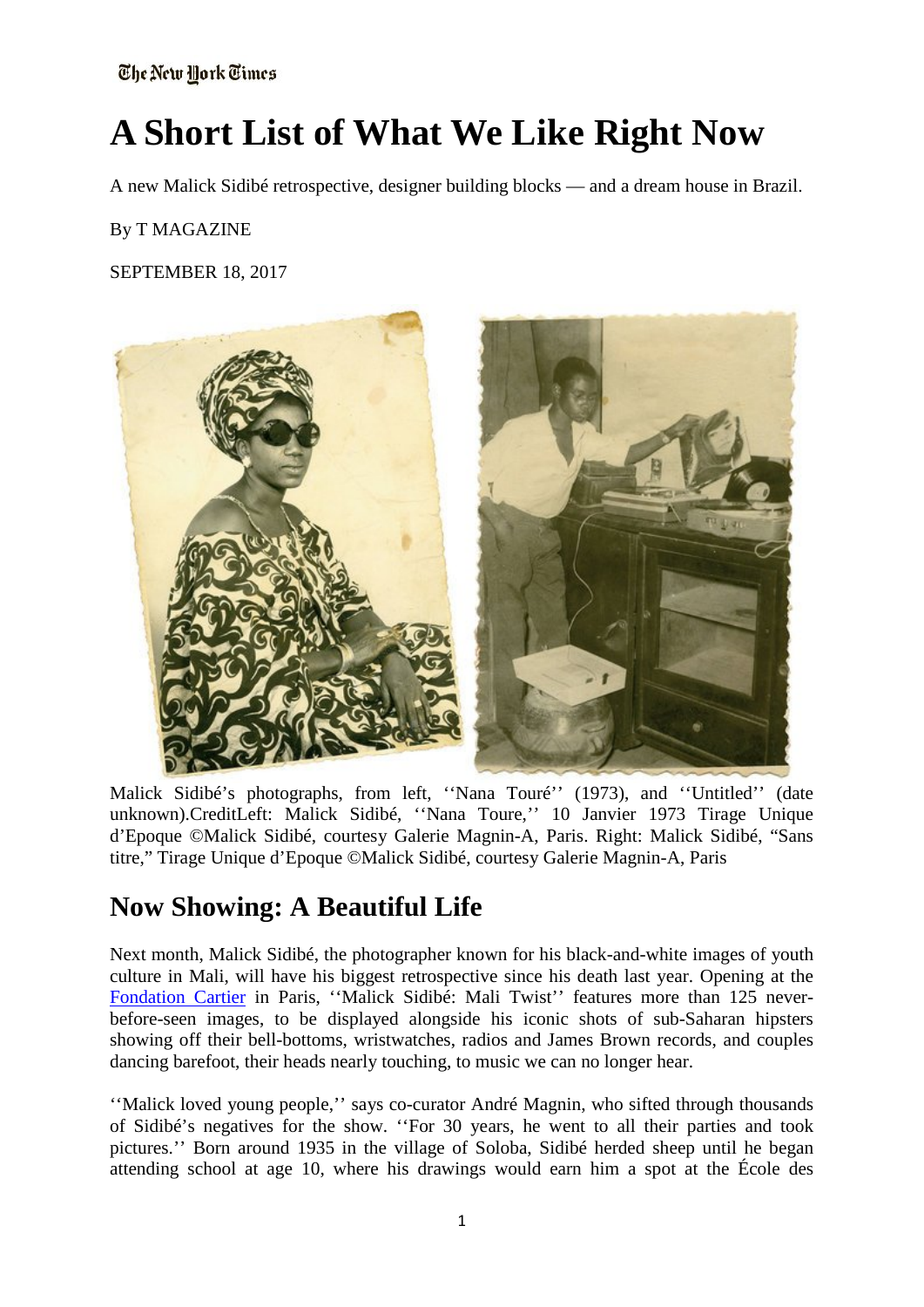Artisans Soudanais. After graduation, he became an apprentice to the French expatriate society photographer Gérard Guillat. His subjects, whose embrace of rock 'n' roll signaled autonomy from both the country's colonial past and its then-new Socialist government, exude more than style. As Magnin says, ''It was a time of great hope.'' — LESLIE CAMHI



From left: Carrara marble shapes from Bloc Studios x Apartamento magazine, \$233, luisaviaroma.com. Architect's Cubes designed by John Bennett and Gustavo Bonevardi, \$58, store.moma.org. Balancing Blocks from Fort Standard, \$48, fortstandard.com.CreditFrom left: Nacho Alegre; Courtesy of Moma Design Store; FS Objects

### **Design Report: Block Party**

Not just for children, designer building blocks offer an artful dose of calm.



Herons with sapphires and black spinels and a pair of fennec foxes sitting on a bed of pearls and garnets. *Prices upon request, vancleefarpels.com.*Credit©Van Cleef & Arpels

### **Jewelry: Wild Things**

The artist and theater director Robert Wilson is best known for his inherently grand productions, from ''Madama Butterfly'' to ''Einstein on the Beach,'' the five-hour avantgarde opera he collaborated on with the American composer Philip Glass. But for an N.Y.C. based installation he designed for Van Cleef & Arpels, he had to think on a smaller scale. To showcase the French jeweler's new L'Arche de Noé (Noah's Ark) collection — an assortment of over 60 pairs of jeweled brooches including diamond-studded kangaroos and doves carrying leaves of pink sapphires — Wilson transformed a room inside the Cedar Lake performance space in Chelsea. Standing in for the ark is a 19-inch ship's hull, fabricated from wood and based on an Inuit model made of whalebone, which hangs from the ceiling.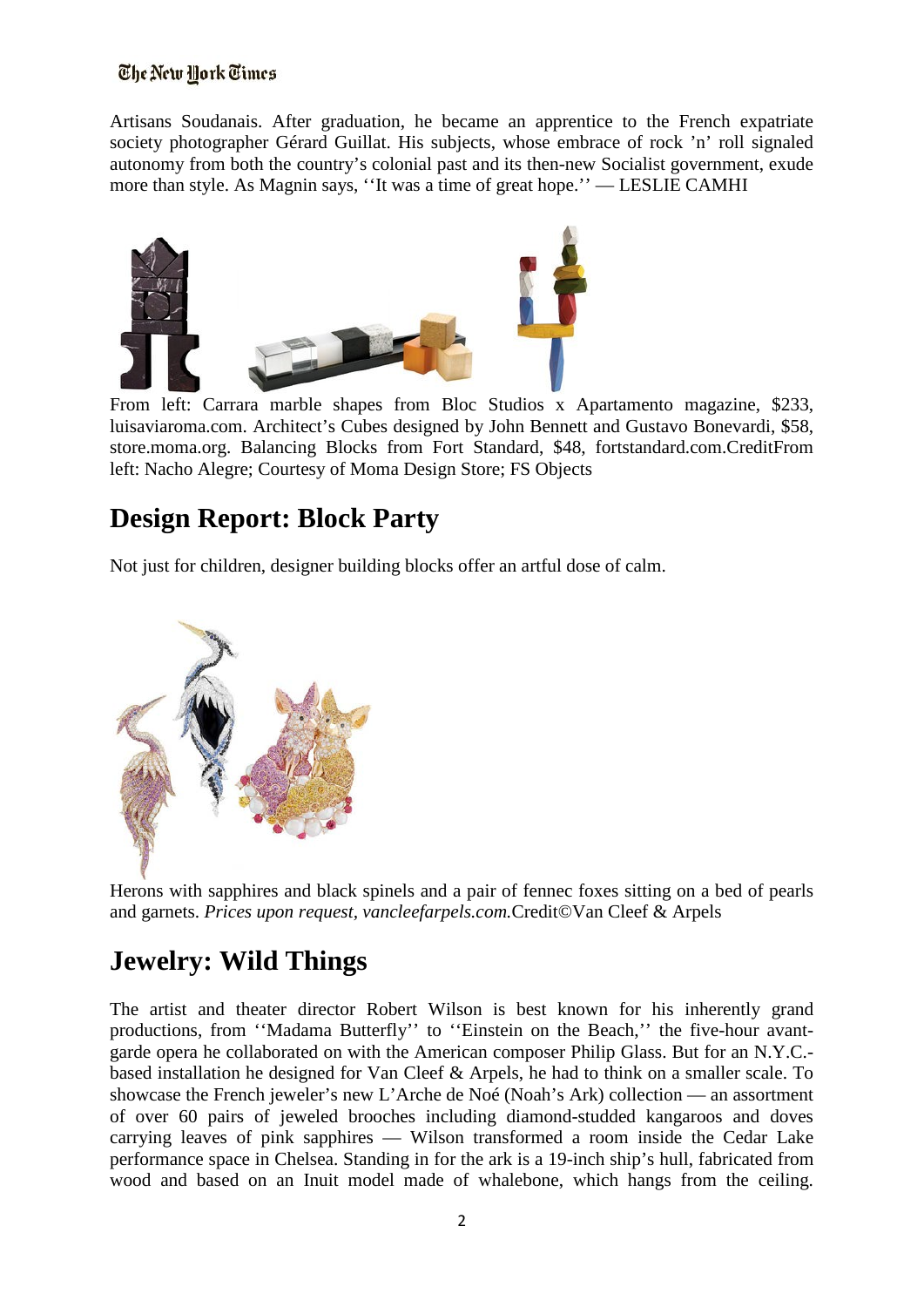Embedded in the walls of the space are illuminated glass curiosity boxes, in which 41 of the sparkly creatures will be displayed. ''They look like stars at twilight,'' Wilson says of the pieces, which will be on view Nov. 3-19. ''With the proper lighting, small objects become big.'' — ALLY BETKER



CreditTuca Reines

### **Now Booking: A Dream House in Bahia**

Eight years ago, Wilbert Das, the former creative director of the Italian clothing label Diesel, opened Uxua Casa Hotel in Trancoso, Brazil, a 16th-century beachside colonial village. The Bahian town had long attracted South Americans and in-the-know Europeans, but the hotel, with its tropical candy-colored palette and low-key atmosphere, put it on the map for stylish Americans. This month, Uxua debuts a new addition to the property — a sunlit three-bedroom cottage that sits independent from the rest of the 11-casa resort, and adjacent to the town square's coral stone church (which dates back to 1586). ''This is the best-located house in Trancoso, so I always had my eye on it,'' says Das, who designed the interiors himself. Seafoam green and flamingo-pink walls frame a collection of both vintage and custom pieces, including chairs and benches from the São Paulo avant-garde artist Rodrigo Almeida, an old work table from a local boat-builder that Das reimagined as a dining table, raffia pendant lights and decorative silk saris from India and Africa that have been repurposed as curtains. Outside, there's a garden filled with scarlet bougainvillea and banana and cacao trees that, Das says, ''we use to make our own chocolate.'' — JOHN WOGAN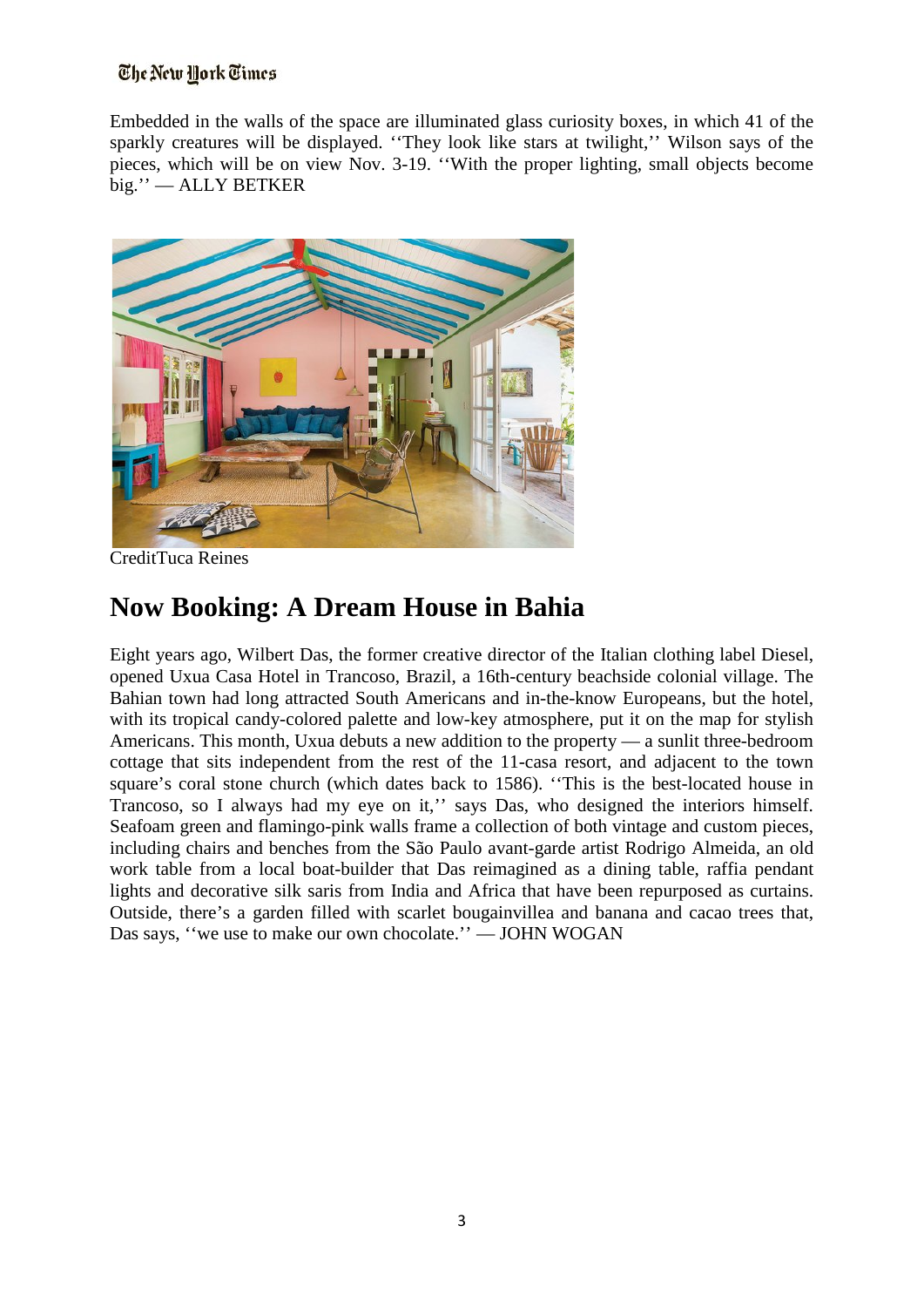

CreditKonstantin Kakanias

## **Hot Wheels**

In 2007, Walt Siegl left New York, his home of 20 years, and his career as a cultural representative with the Austrian Ministry of Foreign Affairs, to move to an old textile mill in New Hampshire. There, he turned his hobby of souping up Italian motorcycles into a full-time job. Now there's a two-year wait for one of his impeccable custom machines. (Brad Pitt is set to receive his third creation by Siegl, whose bikes are coveted by connoisseurs for their stripped-down elegance and structural perfection.) ''I take the time to pay full attention to every detail, to show mechanical components as objects of beauty,'' Siegl says.

In addition to one-of-a-kind custom projects, he also offers ready-made models: the sleek Leggero, the chunkier Bol D'Or and the new off-road Adventure, out this month. For all three, Siegl takes apart brand-name bikes (Ducati and MV Agusta) and rebuilds them with specialty materials — Kevlar and carbon fiber in place of plastic, chromoly in place of regular steel. The result is a drastically lighter, more technologically advanced machine. On the bikes' fuel tanks, Siegl affixes his trademark, the outline of a wheel with a flower at its center that's inspired by childhood memories of picking wild blooms for his mother near their home outside of Graz in southeastern Austria. ''When I came to the States, I couldn't believe how much attitude is involved in motorcycling,'' Siegl says. ''To ride, you need to have a big heart. There's no need to act tough." — SAM DEAN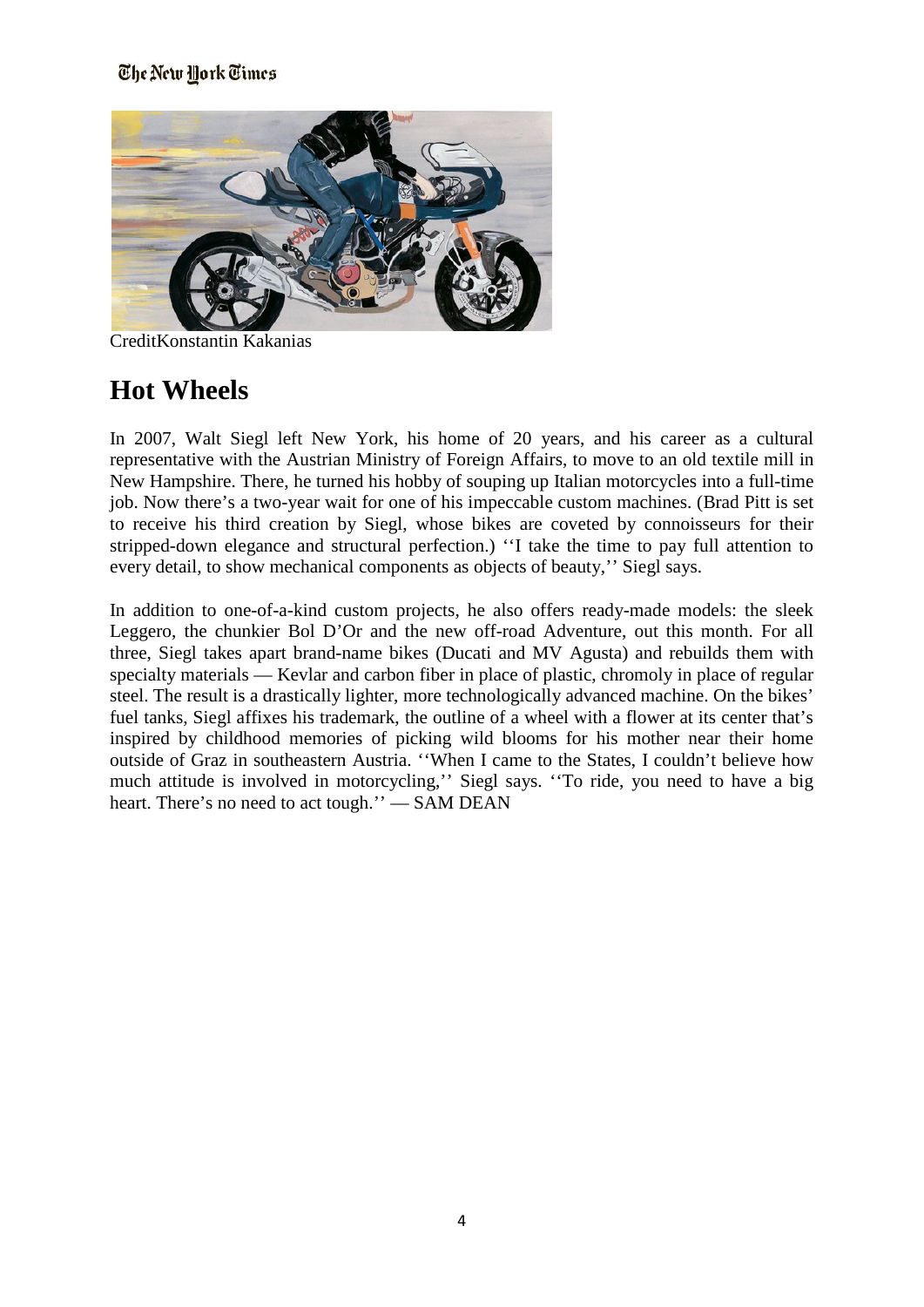

CreditBrooke Holm

### **The Thing: Baroque Shimmering Gems**

The Swiss jewelry designer Suzanne Syz, who came of age in Manhattan's downtown art scene during the 1980s, prefers things a little mismatched. Instead of choosing classic cuts and combinations for her one-of-a-kind pieces, she pairs vibrant coarse gems that seem to have been scooped from an enchanted riverbed with stones that have been perfectly polished and refined. For these earrings, which are topped by clusters of raw spinels in shades from merlot to lavender, she created shimmering spines of intricately fabricated diamond discs the vertebrae separated by tiny seed pearls to hide the titanium armatures. A huge, baroque Burmese sapphire dangles at each earring's end, like a lantern on a bejeweled cord, illuminating a path through the rocky darkness. *Price upon request.* —NANCY HASS